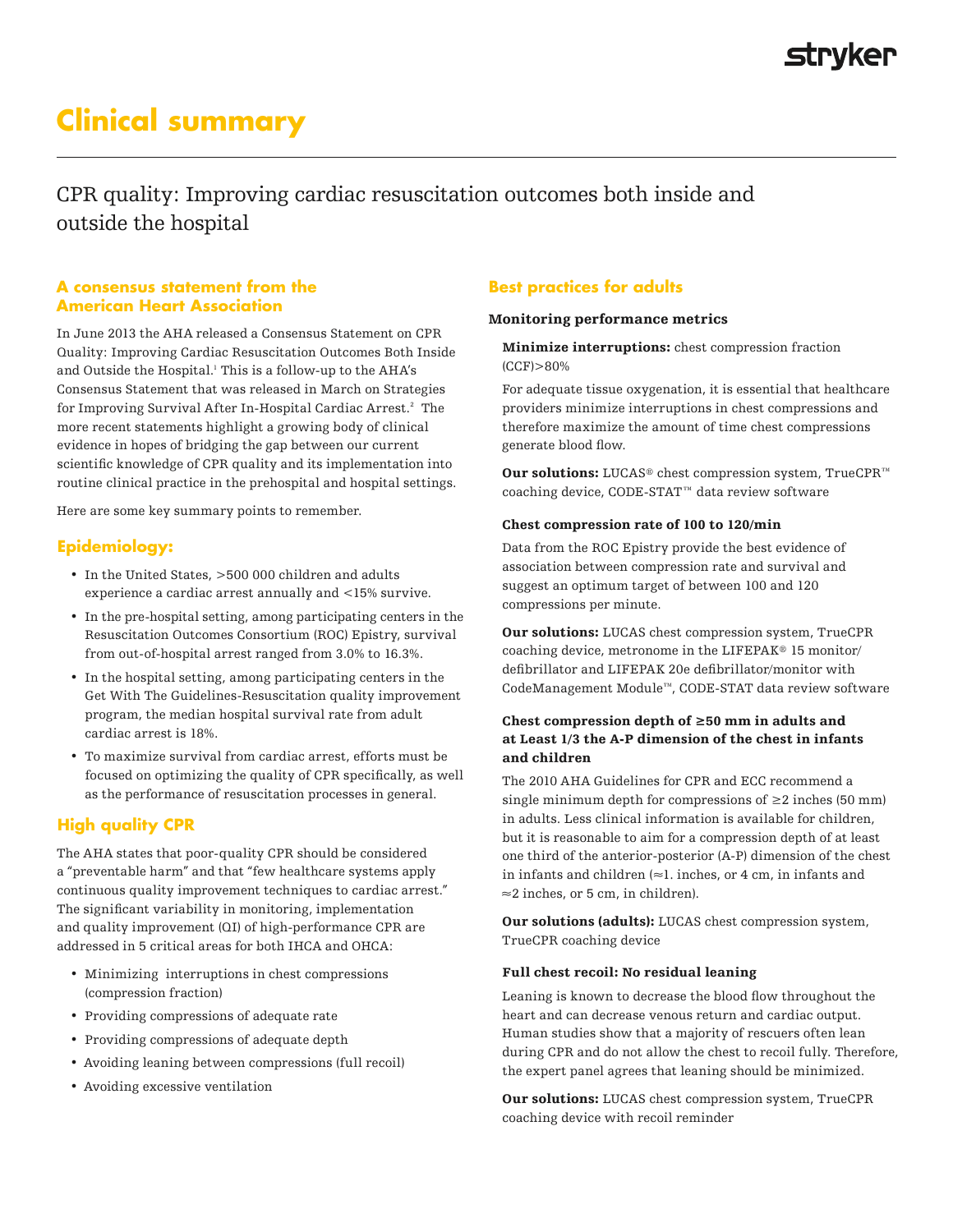### Avoid excessive ventilation: Rate <12 breaths per minute, minimal chest rise

The expert panel supports the 2010 AHA Guidelines for CPR and ECC and recommends a ventilation rate of <12 breaths per minute to minimize the impact of positive-pressure ventilation on blood flow.

Our solutions: LUCAS chest compression system with 30:2 compression ratio with flashing light to alert the clinician to perform ventilations, TrueCPR coaching device with airway mode 30:2, metronome in the LIFEPAK 15 device (includes a ventilation reminder for both intubated and nonintubated patients)

# **Best practices for adults**

## Monitoring and feedback: Patient response to resuscitation

### Monitoring the patient's physiological response to resuscitative efforts

- 1. Invasive monitoring: CPP >20 mm Hg
- 2.Arterial line only: Arterial diastolic pressure >25 mm Hg
- 3. Capnography only: EtCO2 >20 mm Hg

Our solutions: Invasive pressure (IP) in the LIFEPAK 15 monitor/defibrillator and EtCO2 in the LIFEPAK 15 monitor/ defibrillator and LIFEPAK 20e defibrillator/monitor with CodeManagement Module.

\*Note-"A reasonable surrogate for CPP during CPR is arterial relaxation ("diastolic") pressure, which can be measured using a radial, brachial, or femoral artery catheter. These closely approximate aortic relaxation pressures during CPR in humans."3 Performing good quality compressions guided by EtCO2 is still the key recommendation.

#### How the rescuers are doing: Monitoring CPR performance

Monitors to measure CPR performance are now widely available. Routinely available feedback on CPR performance characteristics includes chest compression rate, depth, and recoil. Currently, certain important parameters (CCF and preshock, perishock, and postshock pauses) can be reviewed only retrospectively, whereas others (ventilation rate, airway pressure, tidal volume, and inflation duration) cannot be assessed adequately by current technology. Additionally, accelerometers have been shown to be insensitive to mattress compressions (Banville 2011).

**Our solutions:** CODE-STAT data review software with patient data from LIFEPAK defibrillator/monitors, TrueCPR coaching device, metronome in the LIFEPAK 15 monitor/ defibrillator and LIFEPAK 20e defibrillator/monitor with CodeManagement Module.

# **Best practices for adults**

### Team-Level Logistics: Ensure high-quality CPR in the complex setting of cardiac resuscitation

To prioritize the optimization of individual components of CPR in the following order:

- 1. Compression fraction
- 2. Compression rate
- 3. Compression depth
- 4. Leaning
- 5.Avoiding excessive ventilation

#### Maximization of CCF

To achieve a target CCF >80%, careful management of interruptions is critical.

Our solutions: CODE-STAT data review software with patient data from LIFEPAK defibrillator/monitors, TrueCPR coaching device, LUCAS chest compression system

#### Maximization of CCF

1. Minimize interruptions for airway placement

If a pause is required, it should be kept as short as possible, ideally <10 seconds.

Our solutions: CODE-STAT data review software with patient data from LIFEPAK defibrillator/monitors, TrueCPR coaching device

#### Maximization of CCF

2.Avoid unnecessary pulse checks and minimize perishock pauses

It is important to minimize all pauses. Outcomes have been shown to improve with decreased duration of pauses before shock delivery.

Our solutions: CODE-STAT data review software with patient data from LIFEPAK defibrillator/monitors, LUCAS chest compression system allows shocks without pausing, TrueCPR coaching device with alert for pauses >10sec

#### Maximization of CCF

- 3. Tight regulation of compression rate
	- It is essential to continue to monitor and adjust for degradation in compression rate over time and after modifications to other parameters.

Our solutions: LUCAS chest compression system, CODE-STAT data review software with patient data from LIFEPAK defibrillator/monitors, TrueCPR coaching device, metronome in the LIFEPAK 15 monitor/defibrillator and LIFEPAK 20e defibrillator/monitor with CodeManagement Module.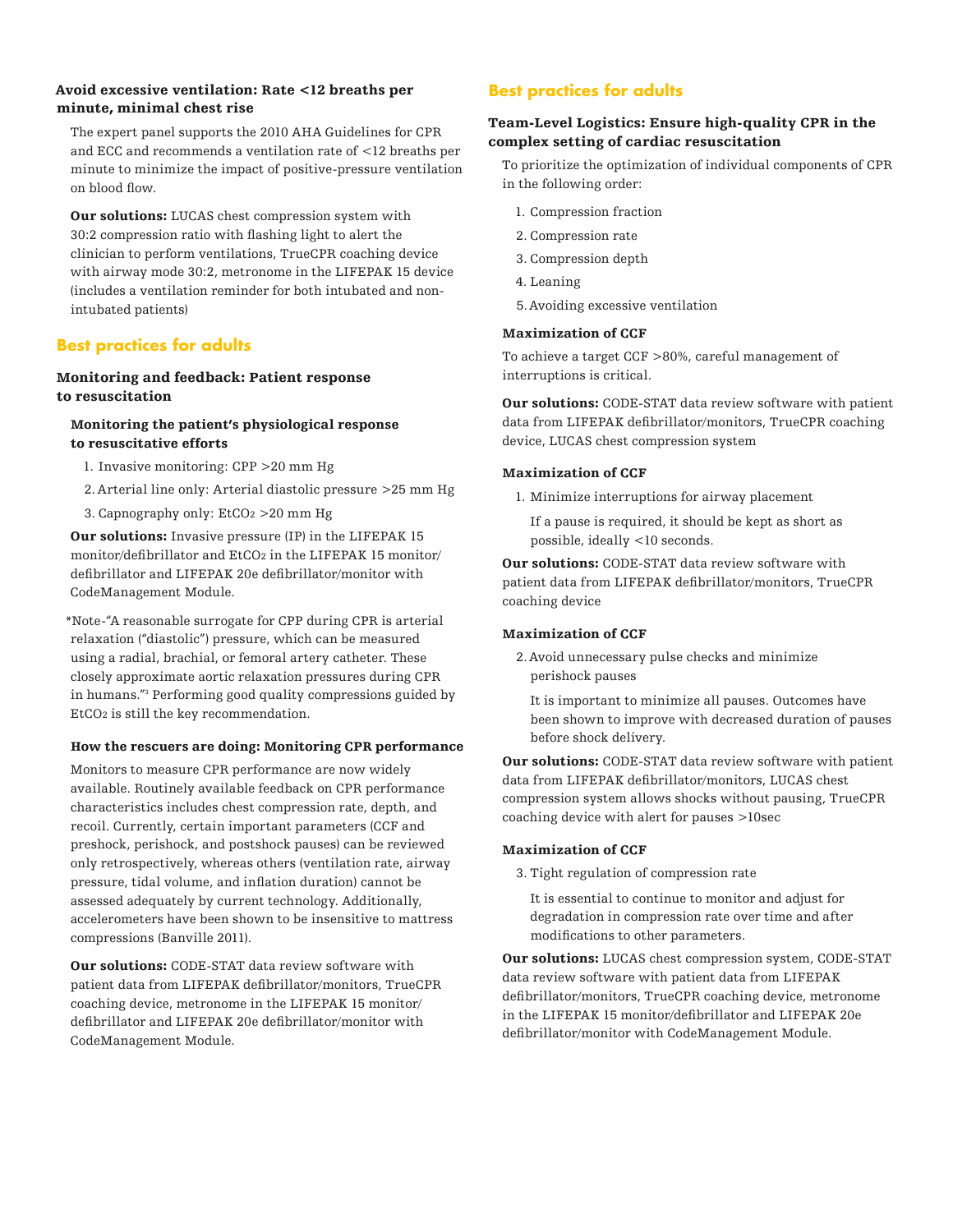#### Maximizing compression depth ≥50 mm

This parameter is one of the most difficult to achieve because of the physical force required.

Our solutions: LUCAS chest compression system, TrueCPR coaching device

#### Maximizing compression depth ≥50 mm

1. Ensure a firm, hard surface

The 2010 AHA Guidelines for CPR and ECC recommend performing CPR on a firm, hard surface. Backboards are commonly used to achieve target depths.

Our solutions: LUCAS chest compression system, TrueCPR coaching device provides accurate CC depth independent of surface (A backboard is still recommended).

#### Maximizing compression depth ≥50 mm

2. Optimize provider mechanics of compressions

Compression mechanics often degrade over time and rescuers often do not perceive fatigue before skill deterioration. The use of feedback devices, especially visual, can counteract degradation of CPR mechanics to some degree.

Our solutions: TrueCPR coaching device

#### Incorporation of mechanical CPR, patient transport

There is evidence that pre-event "pit crew" team training can reduce the pause required to apply the device. Also, studies of mechanical versus manual CPR in a moving ambulance show less effect on CPR quality when a mechanical device is used.

Our solutions: LUCAS chest compression system

## **Best practices**

#### CPR and systematic CQI

#### Debriefing, use of checklists, use of monitoring data, integration with existing education systems review/ quality improvement

Review of the quality and performance of CPR by professional rescuers after cardiac arrest has been shown to be feasible and improves outcomes. Despite this evidence, few healthcare organizations apply these techniques to cardiac arrest by consistently monitoring CPR quality and outcomes. As a result, there remains an unacceptable variability in the quality of resuscitation care delivered.

Our solutions: CODE-STAT data review software with patient data from LIFEPAK defibrillator/monitors, TrueCPR coaching device, LIFENET® system